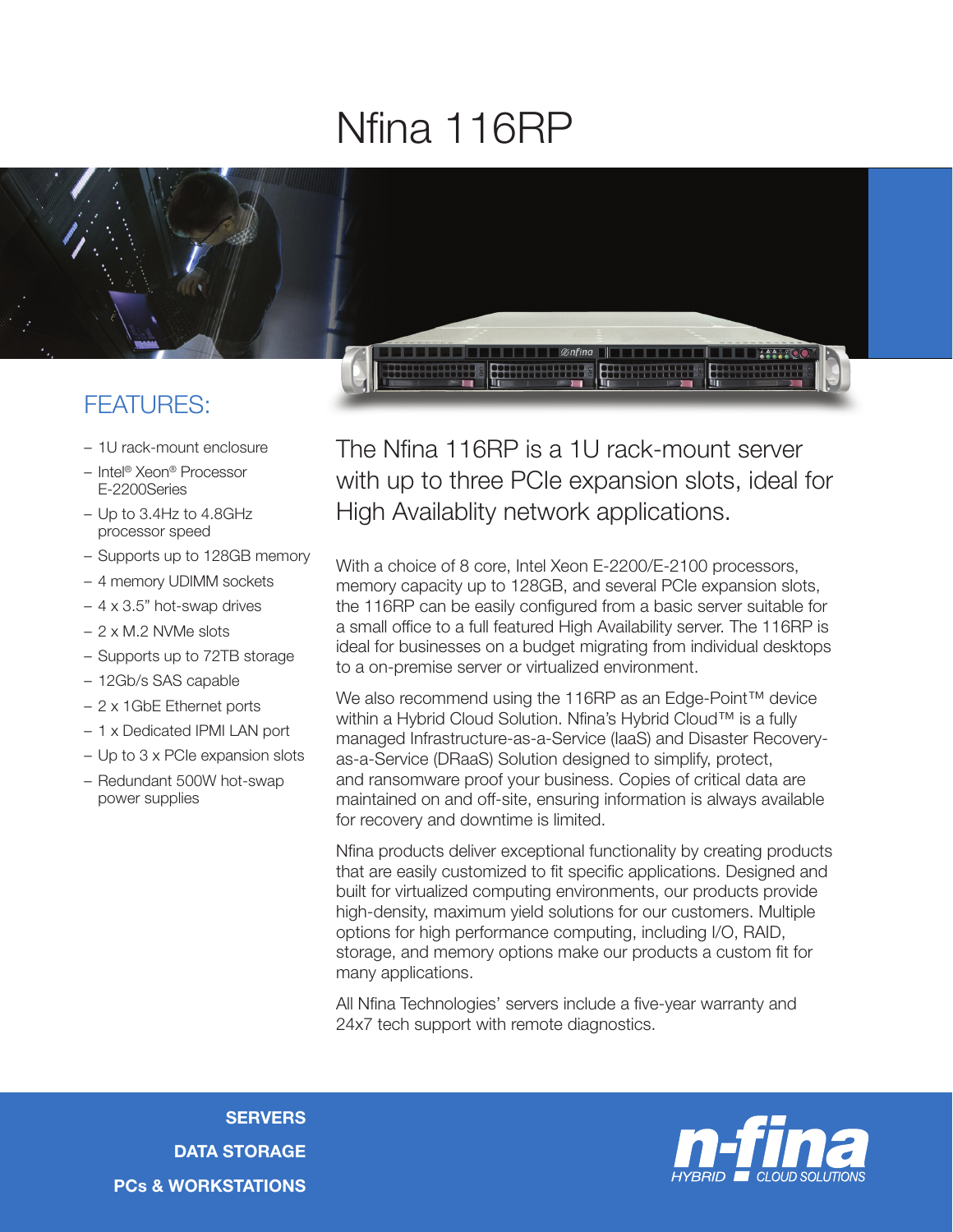## NFINA 116RP

| <b>SPECIFICATIONS</b>   |                                                                                                                                                                                                                         |
|-------------------------|-------------------------------------------------------------------------------------------------------------------------------------------------------------------------------------------------------------------------|
| Form Factor             | 1U rack-mount, 1.7" x 17.2" x 25.6"                                                                                                                                                                                     |
| Operating Temperature   | 10°C to 35°C (50°F to 95°F)                                                                                                                                                                                             |
| Processor               | Intel <sup>®</sup> Xeon® Processor E-2200 Series, 6 cores, 12 threads                                                                                                                                                   |
| Processor Speed         | Up to 3.4GHz to 4.8Hz                                                                                                                                                                                                   |
| CPU Cache               | 12MB                                                                                                                                                                                                                    |
| Socket                  | Single Socket H4 (LGA 1151)                                                                                                                                                                                             |
| Memory                  | 4 DIMM slots, DDR4 ECC 2666 MHz<br>128GB Max memory capacity                                                                                                                                                            |
| Storage                 | 4 x 3.5" hot-swap drive bays, standard (Supports 2.5" drives w/ adapters)<br>2 x M.2s NVMe/SSDs (2260/2280/22110), (1) PCle & (1)PCle/SATA                                                                              |
| <b>Optical Drive</b>    | 1 x Slim DVD, SATA drive (optional)                                                                                                                                                                                     |
| Maximum Storage         | Supports up to 72TB and 2 x 1TB M.2 SSDs                                                                                                                                                                                |
| Software RAID           | 0, 1, 10, 5 support                                                                                                                                                                                                     |
| Hardware RAID / Caching | Hardware RAID optional, Caching options available                                                                                                                                                                       |
| Input Voltage           | 100-240V @ 2.6-6.0A, 50/60 Hz                                                                                                                                                                                           |
| Power Supplies          | Redundant hot-swap 500W power supplies                                                                                                                                                                                  |
| Remote Management       | IPMI 2.0, KVM over HTML5                                                                                                                                                                                                |
| <b>TPM</b>              | Version 2.0, optional                                                                                                                                                                                                   |
| OS Supported            | Microsoft <sup>®</sup> Windows Server® 2022, Windows® 10, VMware® ESXi <sup>™</sup> 6.5, Open-E®<br>JovianDSS™ & DSS7, Red Hat® RHEL 7.5, 8.1 SUSE® SLES 11-15, Ubuntu18x,-33x<br>CentOS™ 7.4-8, more options available |
| Certifications          | UL/CSA Listed (USA and Canada), FCC Class A (US), CE (Europe), RoHS (Europe),<br>WEEE (Europe), KC Mark (Korea)                                                                                                         |
| Warranty                | 5 years                                                                                                                                                                                                                 |